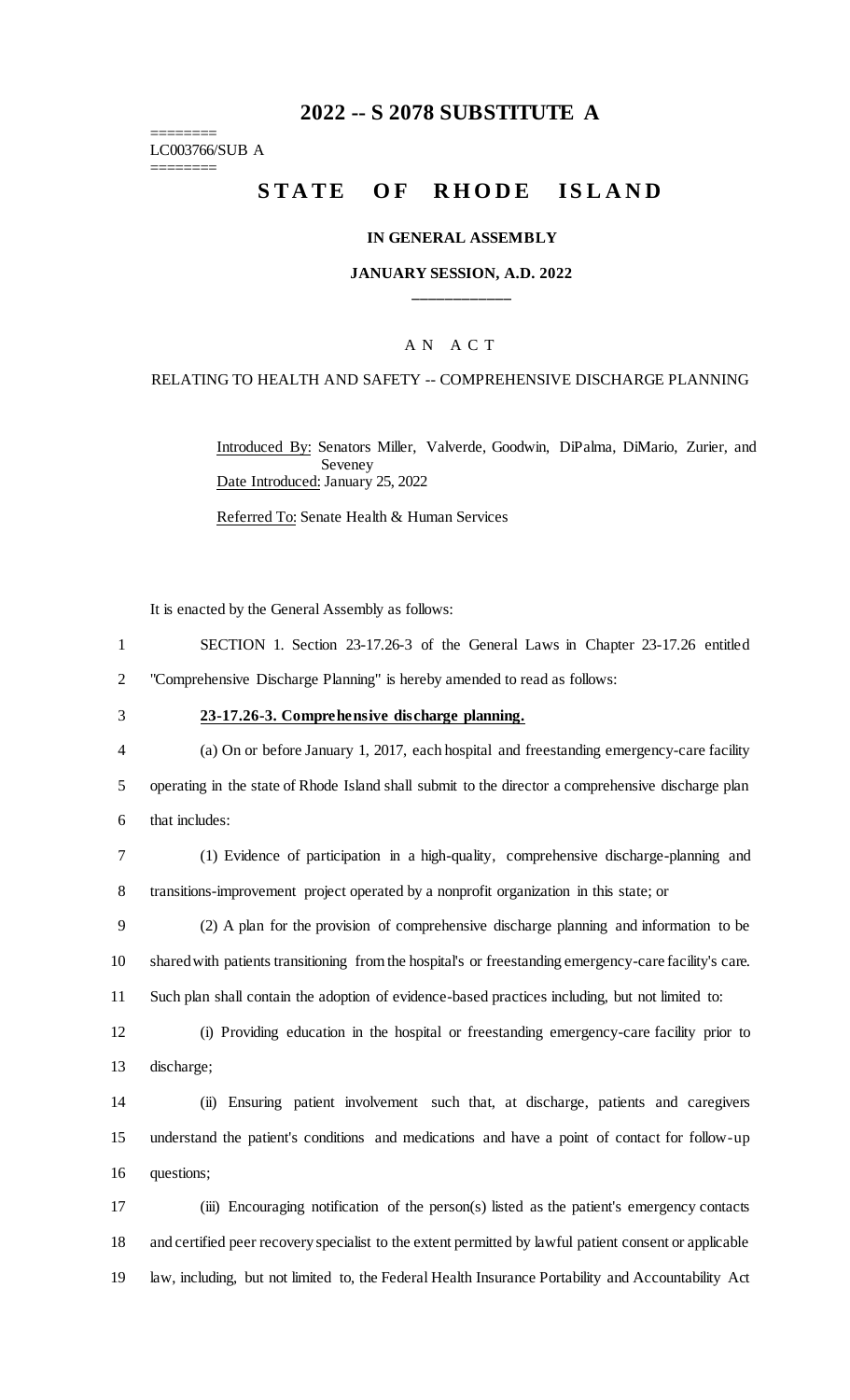of 1996, as amended, and 42 C.F.R. Part 2, as amended. The policy shall also require all attempts at notification to be noted in the patient's medical record;

 (iv) Attempting to identify patients' primary care providers and assisting with scheduling post-discharge follow-up appointments prior to patient discharge;

 (v) Expanding the transmission of the department of health's continuity-of-care form, or successor program, to include primary care providers' receipt of information at patient discharge when the primary care provider is identified by the patient; and

(vi) Coordinating and improving communication with outpatient providers.

 (3) The discharge plan and transition process shall include recovery planning tools for patients with substance use disorders, opioid overdoses, and chronic addiction, which plan and 11 transition process shall include the elements contained in subsection  $(a)(1)$  or  $(a)(2)$ , as applicable. In addition, such discharge plan and transition process shall also include:

 (i) That, with patient consent, each patient presenting to a hospital or freestanding emergency-care facility with indication of a substance use disorder, opioid overdose, or chronic addiction shall receive a substance use evaluation, in accordance with the standards in subsection 16 (a)(4)(ii), before discharge. Prior to the dissemination of the standards in subsection (a)(4)(ii), with patient consent, each patient presenting to a hospital or freestanding emergency-care facility with indication of a substance use disorder, opioid overdose, or chronic addiction shall receive a substance use evaluation, in accordance with best practices standards, before discharge;

 (ii) That if, after the completion of a substance use evaluation, in accordance with the standards in subsection (a)(4)(ii), the clinically appropriate inpatient and outpatient services for the treatment of substance use disorders, opioid overdose, or chronic addiction contained in subsection (a)(3)(iv) are not immediately available, the hospital or freestanding emergency-care facility shall provide medically necessary and appropriate services with patient consent, until the appropriate transfer of care is completed;

 (iii) That, with patient consent, pursuant to 21 C.F.R. § 1306.07, a physician in a hospital or freestanding emergency-care facility, who is not specifically registered to conduct a narcotic treatment program, may administer narcotic drugs, including buprenorphine, to a person for the purpose of relieving acute, opioid-withdrawal symptoms, when necessary, while arrangements are being made for referral for treatment. Not more than one day's medication may be administered to the person or for the person's use at one time. Such emergency treatment may be carried out for not more than three (3) days and may not be renewed or extended;

 (iv) That each patient presenting to a hospital or freestanding emergency-care facility with indication of a substance use disorder, opioid overdose, or chronic addiction, shall receive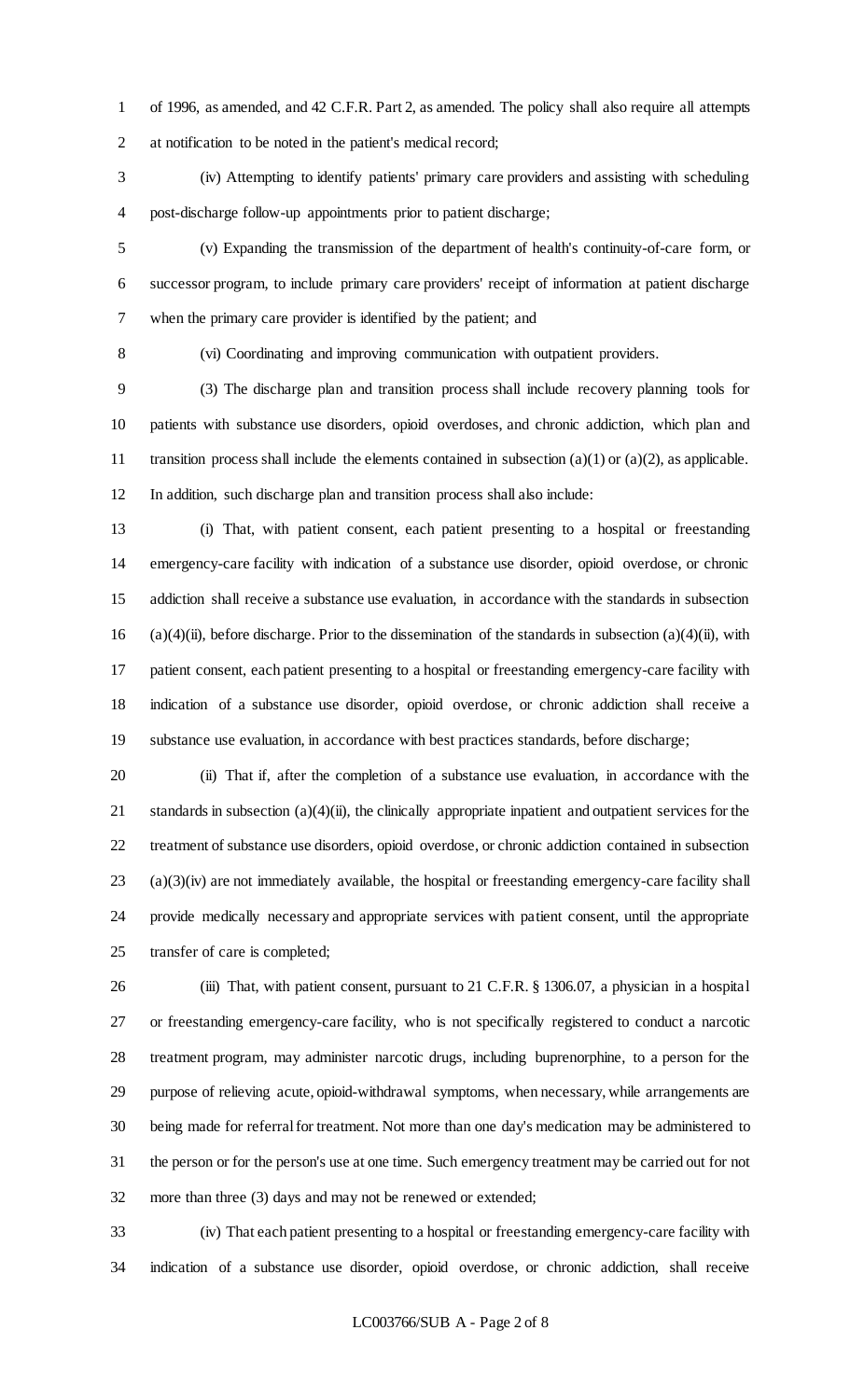information, made available to the hospital or freestanding emergency-care facility in accordance 2 with subsection  $(a)(4)(v)$ , about the availability of clinically appropriate inpatient and outpatient 3 services for the treatment of mental health disorders, including substance use disorders, opioid overdose, or chronic addiction, including:

(A) Detoxification;

(B) Stabilization;

 (C) Medication-assisted treatment or medication-assisted maintenance services, including methadone, buprenorphine, naltrexone, or other clinically appropriate medications;

(D) Outpatient, Inpatient inpatient and residential treatment;

(E) Licensed clinicians with expertise in the treatment of substance use disorders, opioid

overdoses, and chronic addiction; and

12 (F) Certified peer recovery specialists; and.

 (v) That, when the real-time patient-services database outlined in subsection (a)(4)(vi) becomes available, each patient shall receive real-time information from the hospital or freestanding emergency-care facility about the availability of clinically appropriate inpatient and outpatient services.

 (4) On or before January 1, 2017, the director of the department of health, with the director of the department of behavioral healthcare, developmental disabilities and hospitals, shall:

 (i) Develop and disseminate, to all hospitals and freestanding emergency-care facilities, a regulatory standard for the early introduction of a certified peer recovery specialist during the pre- admission and/or admission process for patients with substance use disorders, opioid overdose, or chronic addiction;

 (ii) Develop and disseminate, to all hospitals and freestanding emergency-care facilities, substance use evaluation standards for patients with substance use disorders, opioid overdose, or chronic addiction;

 (iii) Develop and disseminate, to all hospitals and freestanding emergency-care facilities, pre-admission, admission, and discharge regulatory standards, a recovery plan, and voluntary transition process for patients with substance use disorders, opioid overdose, or chronic addiction. Recommendations from the 2015 Rhode Island governor's overdose prevention and intervention task force strategic plan may be incorporated into the standards as a guide, but may be amended and modified to meet the specific needs of each hospital and freestanding emergency-care facility; (iv) Develop and disseminate best practices standards for healthcare clinics, urgent-care centers, and emergency-diversion facilities regarding protocols for patient screening, transfer, and 34 referral to clinically appropriate inpatient and outpatient services contained in subsection (a)(3)(iv);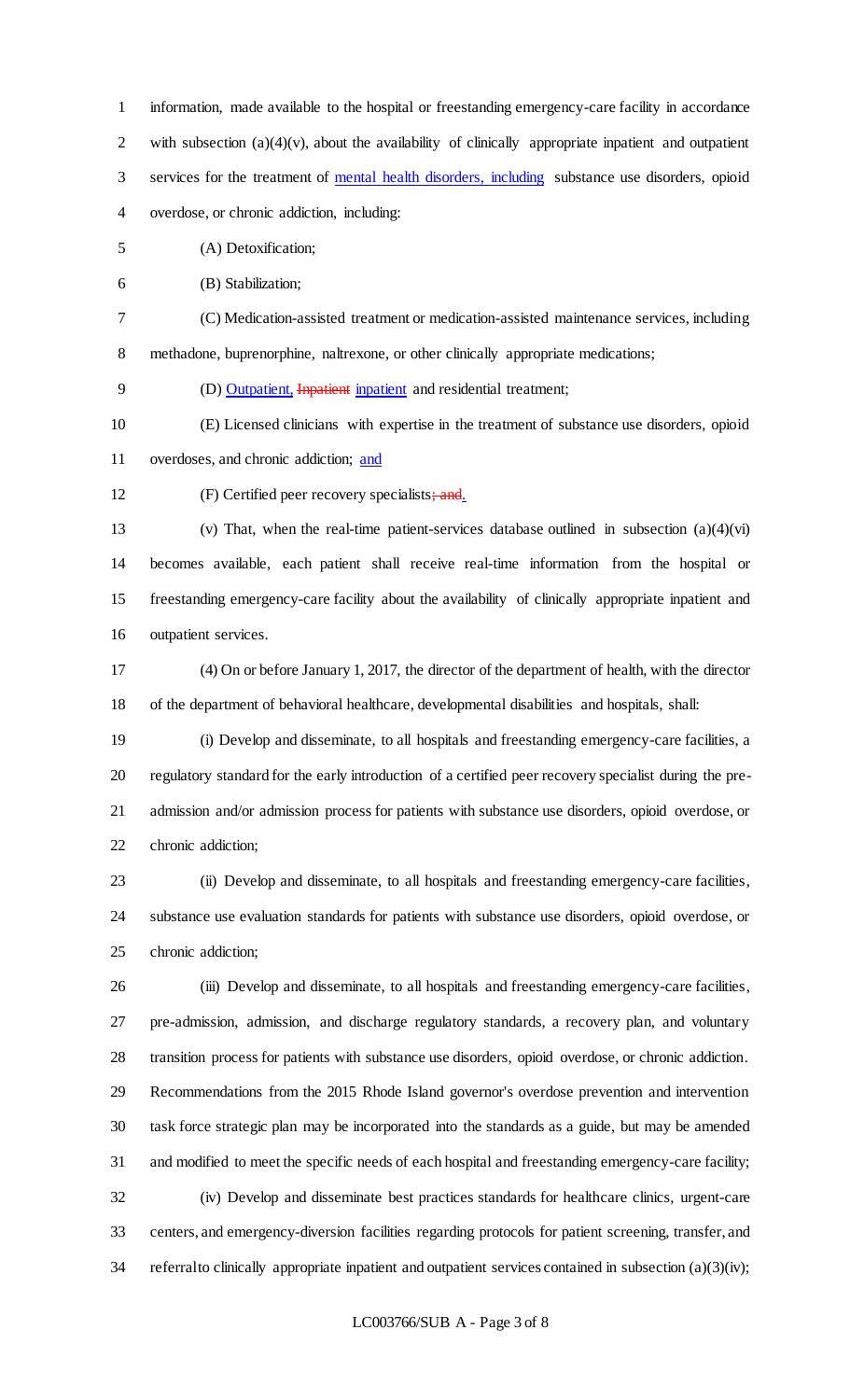(v) Develop regulations for patients presenting to hospitals and freestanding emergency- care facilities with indication of a substance use disorder, opioid overdose, or chronic addiction to ensure prompt, voluntary access to clinically appropriate inpatient and outpatient services 4 contained in subsection (a)(3)(iv);

 (vi) Develop a strategy to assess, create, implement, and maintain a database of real-time availability of clinically appropriate inpatient and outpatient services contained in subsection (a)(3)(iv) of this section on or before January 1, 2018.

 (b) Nothing contained in this chapter shall be construed to limit the permitted disclosure of confidential healthcare information and communications permitted in § 5-37.3-4(b)(4)(i) of the confidentiality of health care communications act.

 (c) On or before September 1, 2017, each hospital and freestanding emergency-care facility operating in the state of Rhode Island shall submit to the director a discharge plan and transition process that shall include provisions for patients with a primary diagnosis of a mental health disorder without a co-occurring substance use disorder.

 (d) On or before January 1, 2018, the director of the department of health, with the director of the department of behavioral healthcare, developmental disabilities and hospitals, shall develop and disseminate mental health best practices standards for healthcare clinics, urgent care centers, and emergency diversion facilities regarding protocols for patient screening, transfer, and referral to clinically appropriate inpatient and outpatient services. The best practice standards shall include information and strategies to facilitate clinically appropriate prompt transfers and referrals from hospitals and freestanding emergency-care facilities to less intensive settings.

 (e) The director of the department of health, with the director of the department of behavioral healthcare, developmental disabilities and hospitals, shall utilize the real-time database 24 created under  $\S 23-17.26-3(a)(4)(vi)$ , and develop and implement a plan to ensure that patients with mental health disorders, including substance use disorders, who are in need of, and agree to, 26 clinically appropriate and medically necessary residential, inpatient, or outpatient services are discharged from hospitals and freestanding emergency-care facilities into such settings as expeditiously as possible. (f) On or before March l, 2026, the senate and house committees on health and human services and/or any other committee deemed appropriate by the president of the senate and the speaker of the house of representatives shall conduct a hearing on the impact of subsection (e) of

this section to include presentations from payors and providers, and other stakeholders at the

discretion of the committee chairs.

SECTION 2. Chapter 23-17.26 of the General Laws entitled "Comprehensive Discharge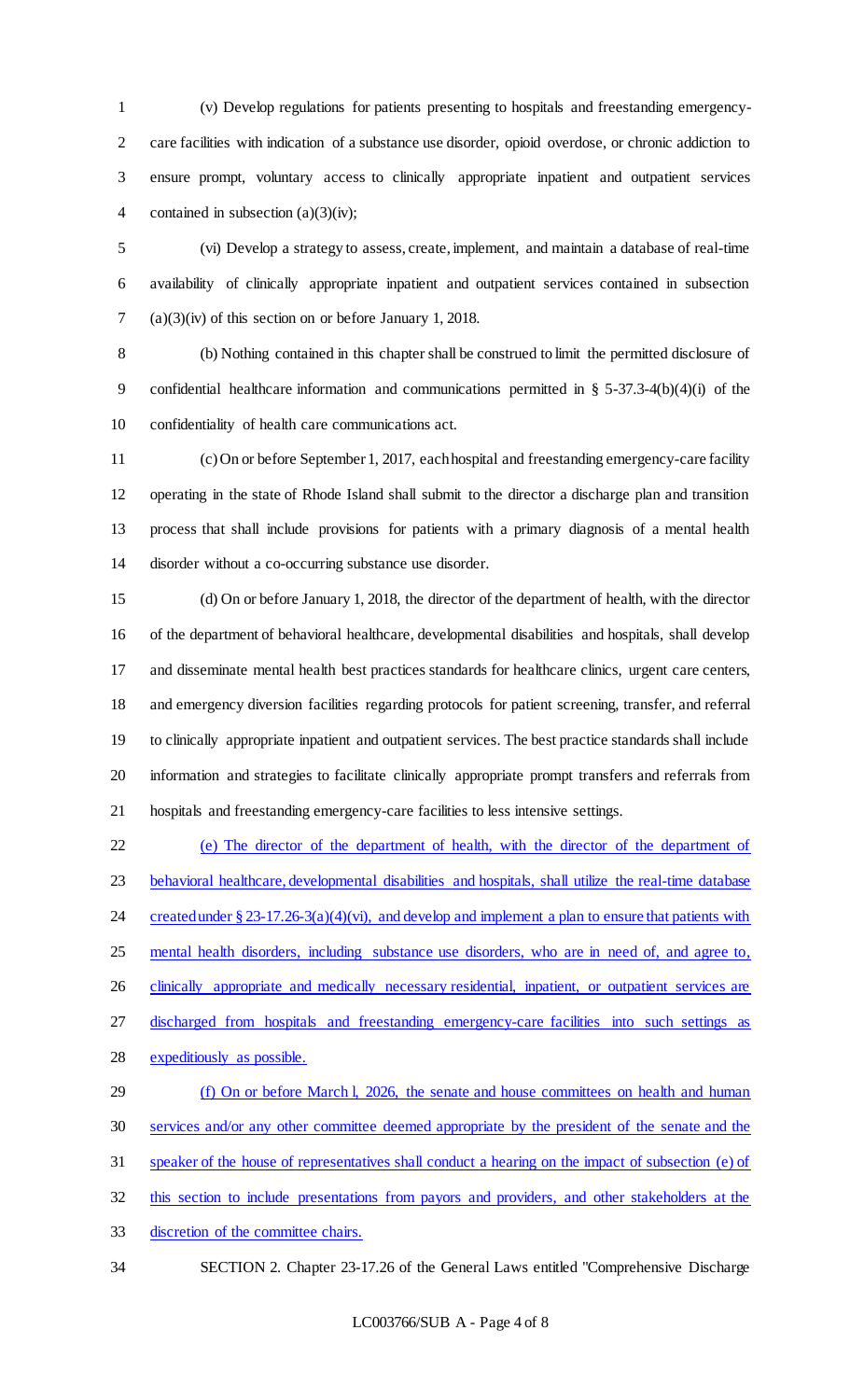Planning" is hereby amended by adding thereto the following section:

 **23-17.26-5. Comprehensive patient consent form.** Each hospital and freestanding emergency-care facility shall incorporate patient consent for certified peer recovery specialist services into a comprehensive patient consent form. Consent for certified peer recovery services shall be contained in its own discrete section of the comprehensive patient consent form. This section shall be implemented no later than January 1, 2023. SECTION 3. Section 27-38.2-1 of the General Laws in Chapter 27-38.2 entitled "Insurance

Coverage for Mental Illness and Substance Abuse" is hereby amended to read as follows:

**27-38.2-1. Coverage for treatment of mental health and substance use disorders**

**Coverage for treatment of mental health disorders, including substance use disorders.**

 (a) A group health plan and an individual or group health insurance plan, and any contract between the Rhode Island Medicaid program and any health insurance carrier, as defined under 14 chapters 18, 19, 20, and 41 of title 27, shall provide coverage for the treatment of mental health and disorders, including substance use disorders, under the same terms and conditions as that coverage is provided for other illnesses and diseases.

17 (b) Coverage for the treatment of mental health and disorders, including substance use disorders shall not impose any annual or lifetime dollar limitation.

 (c) Financial requirements and quantitative treatment limitations on coverage for the 20 treatment of mental health and disorders, including substance use disorders shall be no more restrictive than the predominant financial requirements applied to substantially all coverage for medical conditions in each treatment classification.

23 (d) Coverage shall not impose be subject to non-quantitative treatment limitations for the 24 treatment of mental health and disorders, including substance use disorders unless the processes, strategies, evidentiary standards, or other factors used in applying the non-quantitative treatment limitation, as written and in operation, are comparable to, and are applied no more stringently than, the processes, strategies, evidentiary standards, or other factors used in applying the limitation with respect to medical/surgical benefits in the classification.

 (e) The following classifications shall be used to apply the coverage requirements of this chapter: (1) Inpatient, in-network; (2) Inpatient, out-of-network; (3) Outpatient, in-network; (4) Outpatient, out-of-network; (5) Emergency care; and (6) Prescription drugs.

 (f) Medication-assisted treatment or medication-assisted maintenance services of substance use disorders, opioid overdoses, and chronic addiction, including methadone, buprenorphine, naltrexone, or other clinically appropriate medications, is included within the appropriate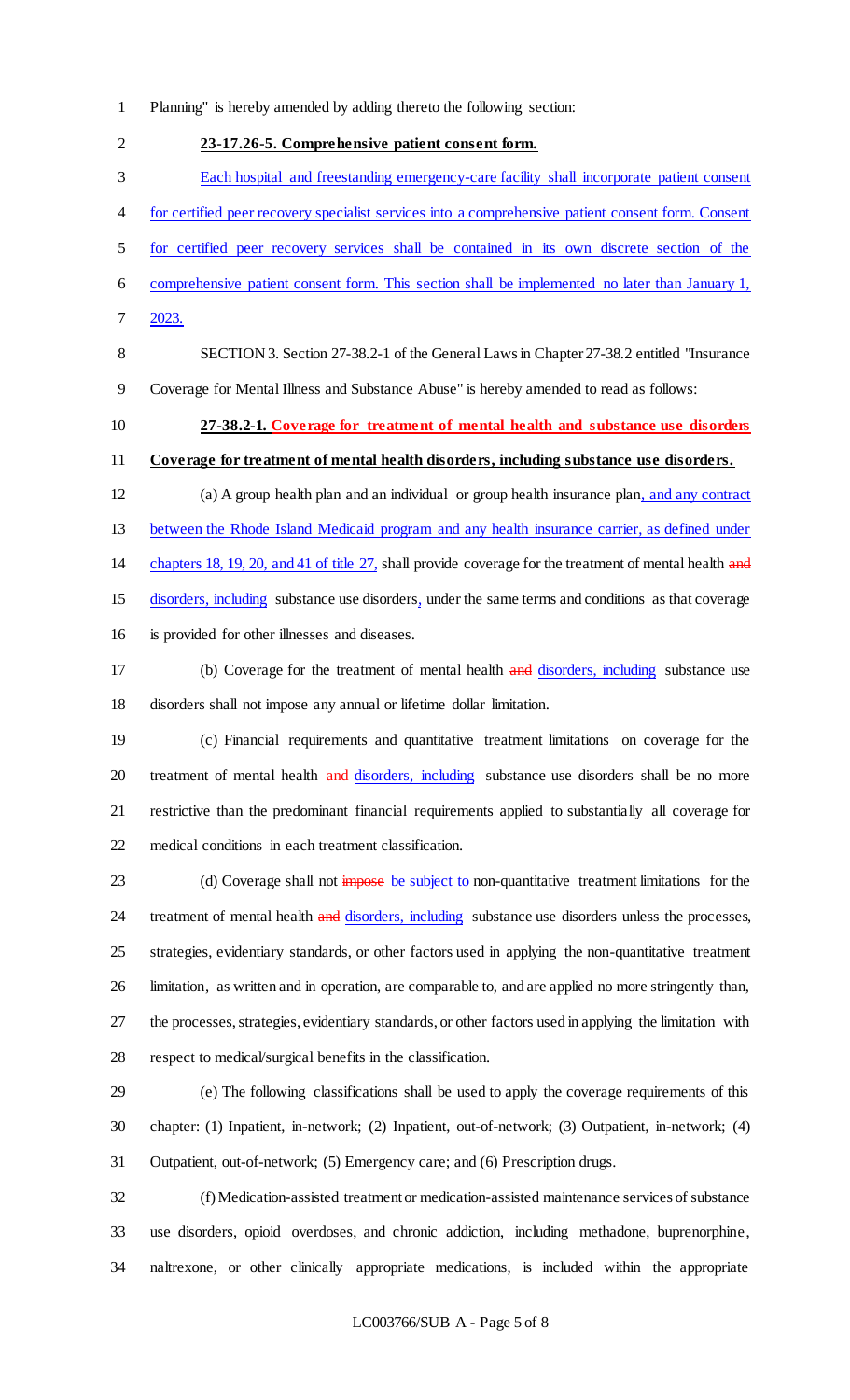classification based on the site of the service.

 (g) Payors shall rely upon the criteria of the American Society of Addiction Medicine when developing coverage for levels of care and determining placements for substance use disorder treatment.

 (h) Patients with substance use disorders shall have access to evidence-based, non-opioid treatment for pain, therefore coverage shall apply to medically necessary chiropractic care and osteopathic manipulative treatment performed by an individual licensed under § 5-37-2.

 (i) Parity of cost-sharing requirements. Regardless of the professional license of the provider of care, if that care is consistent with the provider's scope of practice and the health plan's credentialing and contracting provisions, cost-sharing for behavioral health counseling visits and medication maintenance visits shall be consistent with the cost-sharing applied to primary care 12 office visits.

 (j) Consistent with coverage for medical and surgical services, a health plan as defined in subsection (a) of this section shall cover clinically appropriate and medically necessary residential or inpatient services, including detoxification and stabilization services, for the treatment of mental health disorders, including substance use disorders, in accordance with this subsection.

 (1) The health plan shall provide coverage for clinically appropriate and medically necessary residential or inpatient services, including American Society of Addiction Medicine 19 levels of care for residential and inpatient services, and shall not require preauthorization prior to a patient obtaining such services, provided that the facility shall provide the health plan notification of admission, proof that an assessment was conducted based upon the criteria of the American 22 Society of Addiction Medicine or after an appropriate psychiatric assessment for mental health disorders, that residential or inpatient services is the most appropriate and least restrictive level of 24 care necessary, the initial treatment plan, and estimated length of stay within forty-eight hours (48) of admission.

 (2) Notwithstanding § 27-38.2-3, coverage provided under this subsection shall not be subject to concurrent utilization review during the first twenty-eight (28) days of the residential or 28 inpatient admission provided that the facility notifies the health plan as provided in subsection  $(j)(1)$ 29 of this section. The facility shall perform daily clinical review of the patient, including consultation with the health plan at, or just prior to, the fourteenth day of treatment to ensure that the facility determined that the residential or inpatient treatment was clinically appropriate and medically necessary for the patient using an assessment based upon the criteria of the American Society of Addiction Medicine or after an appropriate psychiatric assessment for mental health disorders.

(3) Prior to discharge from residential or inpatient services, the facility shall provide the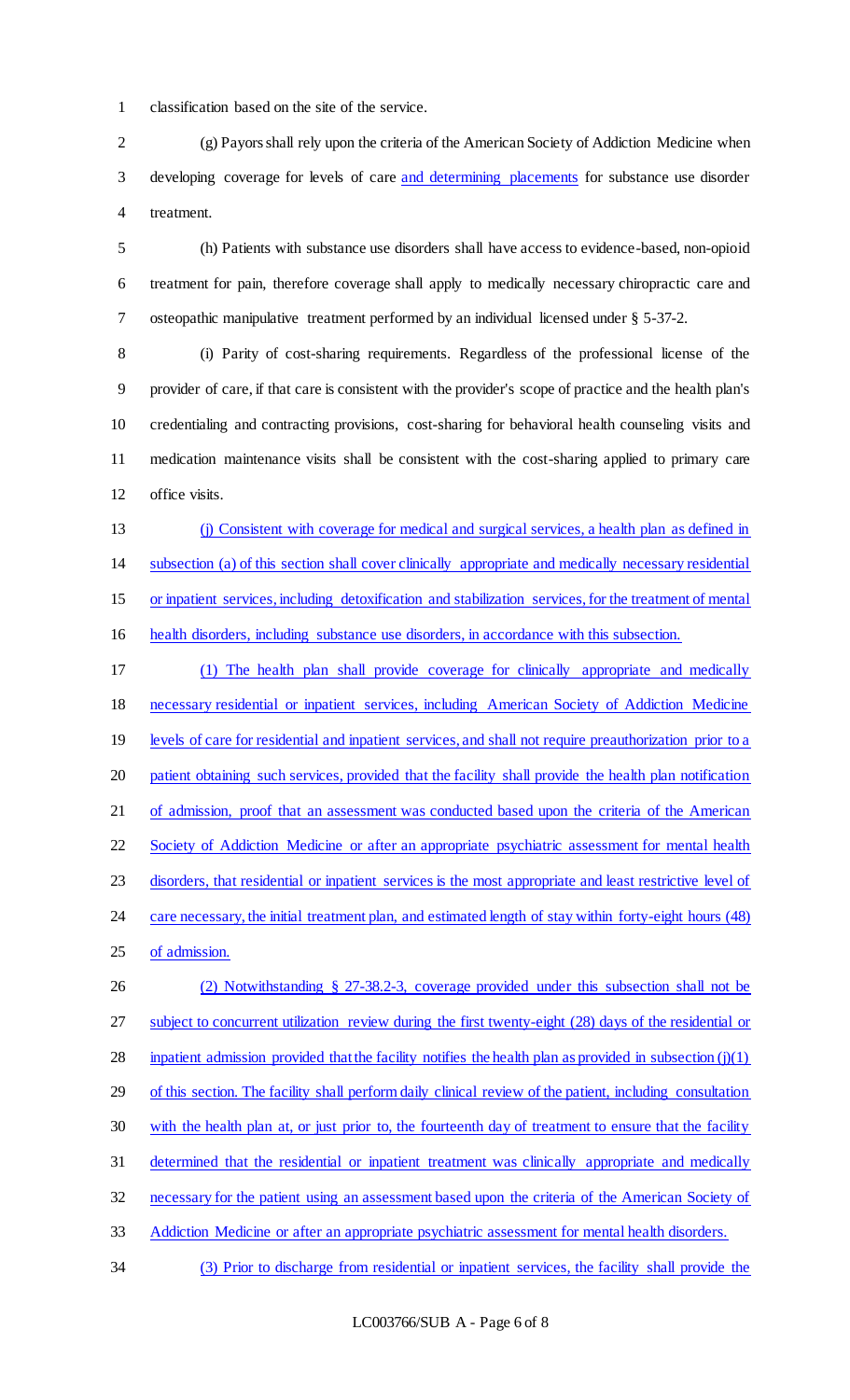patient and the health plan with a written discharge plan which shall describe arrangements for additional services needed following discharge from the residential or inpatient facility as determined using an assessment based upon the criteria of the American Society of Addiction 4 Medicine or after an appropriate psychiatric assessment for mental health disorders. Prior to discharge, the facility shall indicate to the health plan whether services included in the discharge plan are secured or determined to be reasonably available. The health plan may conduct utilization review procedures, in consultation with the patient's treating clinician, regarding the discharge plan and continuation of care. (4) Any utilization review of treatment provided under this subsection may include a review of all services provided during such residential or inpatient treatment, including all services provided during the first twenty-eight (28) days of such residential or inpatient treatment. Provided, however, the health plan shall only deny coverage for any portion of the initial twenty-eight (28) days of residential or inpatient treatment on the basis that such treatment was not medically necessary if such residential or inpatient treatment was contrary to the assessment based upon the criteria of the American Society of Addiction Medicine or after an appropriate psychiatric assessment for mental health disorders. A patient shall not have any financial obligation to the facility for any treatment under this subsection other than any copayment, coinsurance, or 18 deductible otherwise required under the policy. (5) This subsection shall apply only to covered services delivered within the health plan's provider network. (6) Nothing herein prohibits the health plan from conducting quality of care reviews. (k) No health plan as defined in subsection (a) of this section shall refuse to cover treatment for mental health disorders, including substance use disorders, regardless of the level of care, that 24 such health plan is required to cover pursuant to this section solely because such treatment is 25 ordered by a court of competent jurisdiction or by a government operated diversion program. 26 (l) On or before March l, 2026, the senate and house committees on health and human services and/or any other committee deemed appropriate by the president of the senate and the speaker of the house of representatives shall conduct a hearing on the impact of subsections (j) and 29 (k) of this section to include presentations from payors and providers, and other stakeholders at the discretion of the committee chairs. SECTION 4. This act shall take effect on January 1, 2023.

======== LC003766/SUB A ========